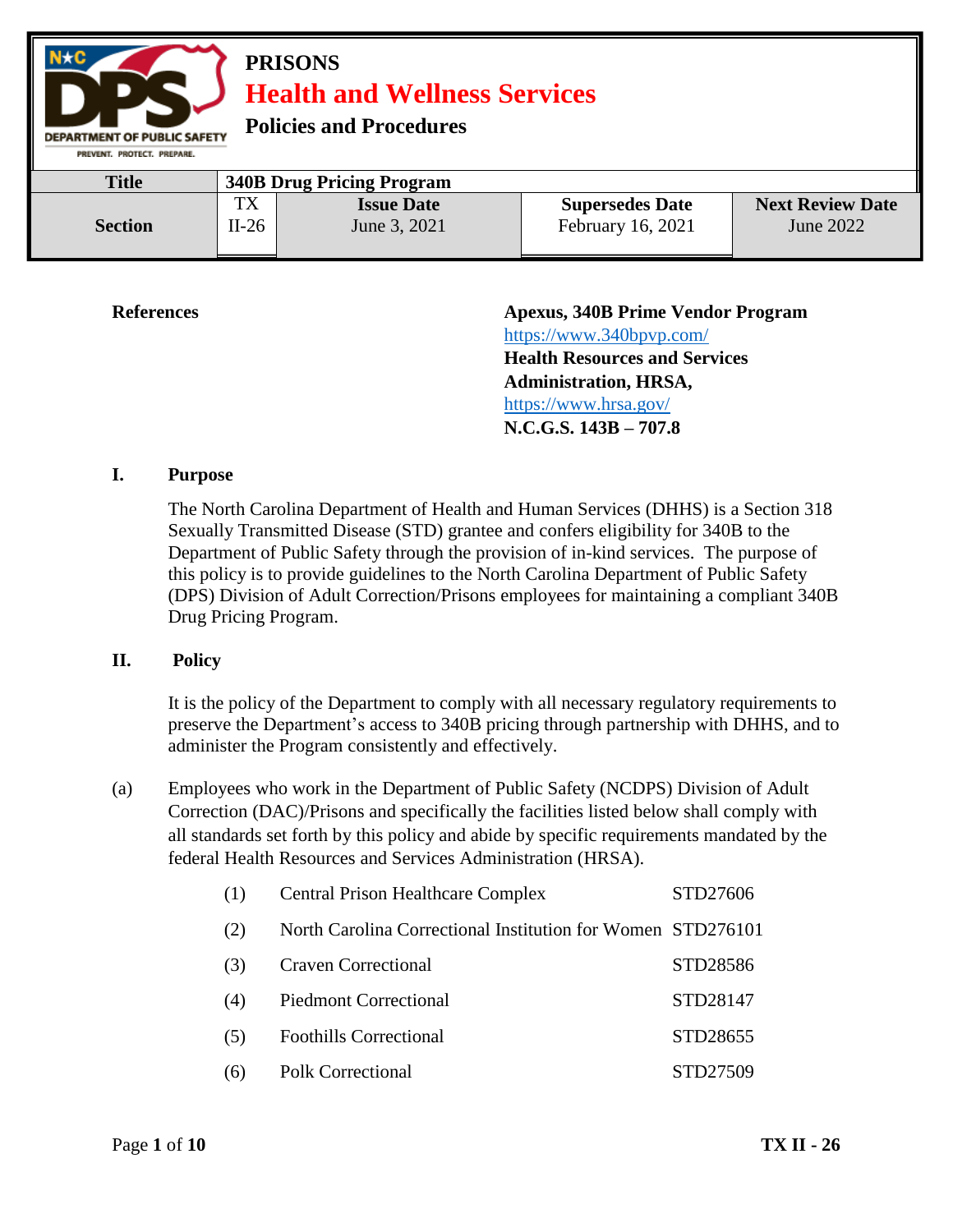**Policies and Procedures** 

PREVENT. PROTECT. PREPARE. **Title 340B Drug Pricing Program** TX **Issue Date Supersedes Date Next Review Date Section** II-26 June 3, 2021 February 16, 2021 June 2022

- (7) Albemarle Correctional Institution STD28127
- (8) DPS ACDP Black Mountain Substance Abuse Treatment Center for Women STD28711
- (9) DPS ACDP Drug and Alcohol Recovery Treatment (DART) Cherry STD27530
- (10) North Carolina Department of Public Safety (Purchaser) STD276041
- (b) Facility staff shall utilize the provided Facility Standard Operating Procedures (SOPs) for routine daily operations.
- (c) This policy shall be reviewed by the 340B Oversight Committee on an annual basis.

#### **III. Definitions**

- (a) Health Resources and Services Administration (HRSA) An agency of the U.S. Department of Health and Human Services that is the primary federal agency for improving access to health care services for people who are uninsured, isolated, and medically vulnerable. HRSA provides leadership and financial support to health care providers in every state and US territory.
- (b) Office of Pharmacy Affairs Information System (OPAIS) An information system that provides access to covered entity and manufacturer records, user accounts, change requests, recertification, and registrations. This system increases the integrity and effectiveness of 340B stakeholder information and focuses on three key priorities: security, user accessibility, and accuracy.
- (c) Covered Entity (CE) An organization that is eligible for the 340B Program per the 340B statute, which states an entity must not resell or otherwise transfer 340B drugs to ineligible patients.
- (d) Primary Contact  $(PC)$  initial point of contact for a covered entity
- (e) Authorizing Official (AO) The individual who attests that all information on the OPAIS website is correct, annually certifies the eligibility of the covered entities, attests to the compliance with all program requirements, and receives all communications from HRSA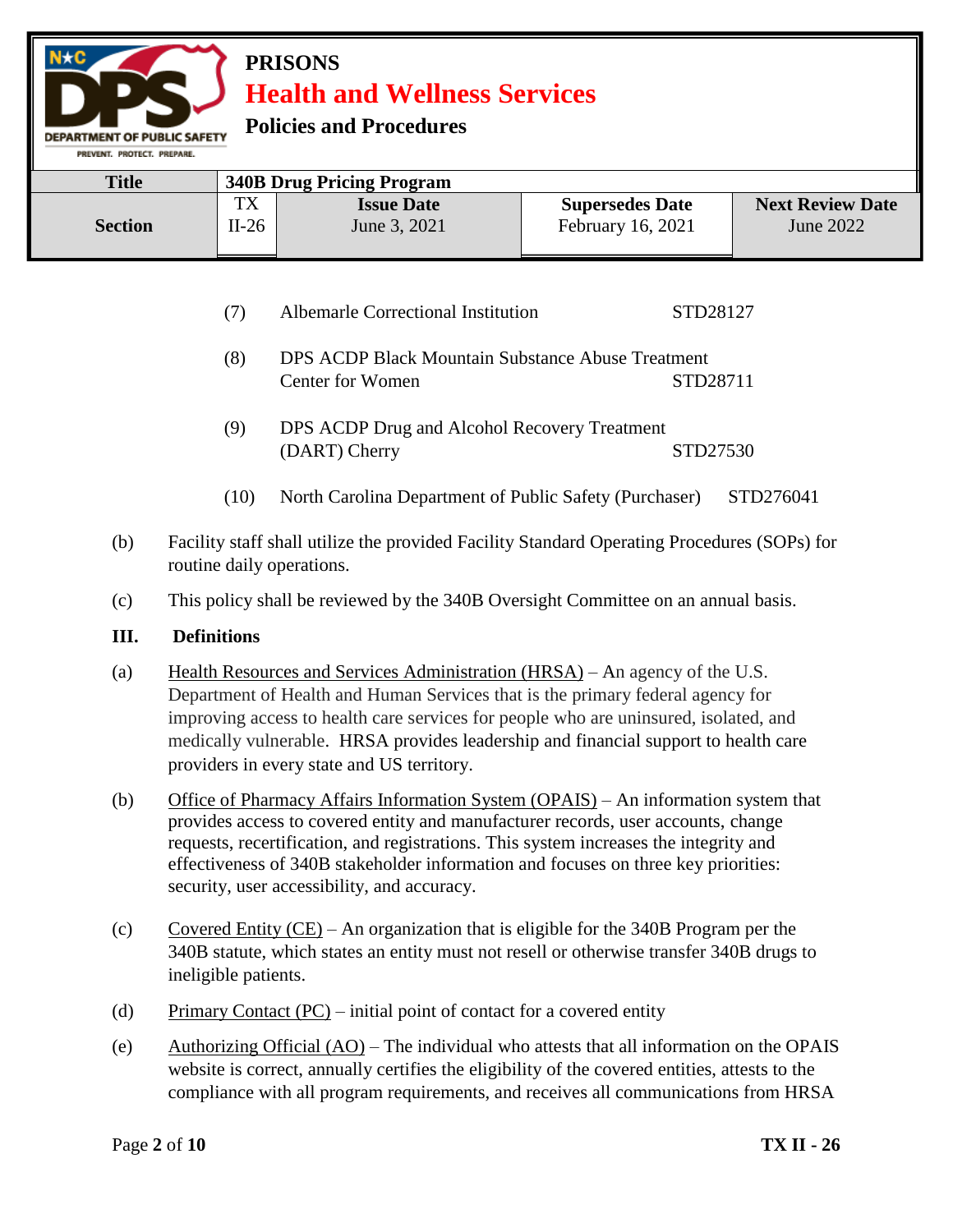**Policies and Procedures** 

| PREVENT, PROTECT, PREPARE, |       |                                  |                        |                         |
|----------------------------|-------|----------------------------------|------------------------|-------------------------|
| <b>Title</b>               |       | <b>340B Drug Pricing Program</b> |                        |                         |
|                            | TX    | <b>Issue Date</b>                | <b>Supersedes Date</b> | <b>Next Review Date</b> |
| <b>Section</b>             | II-26 | June 3, 2021                     | February 16, 2021      | June 2022               |

regarding the 340B Program. This individual is authorized to legally bind the agency to a contract.

- (f) 340B Patient An offender who is being treated by an eligible provider of a covered entity within the scope of the STD grant while maintaining a patient/provider relationship.
- (g) Electronic Health Record (EHR) Location of all documentation regarding medical history and relationship of patient/provider.
- (h) 340B Staff Personnel who work directly with the 340B Program and require knowledge of the program to ensure accurate prescribing, dispensing, and administering of medications with appropriate documentation.
- (i) Diversion The reselling or otherwise transferring of discounted drugs purchased under 340B account to anyone but the covered entity or an inpatient.
- (j) Material Breach Exceeded point of noncompliance with program as stated by a threshold indicator determined by the 340B Oversight Committee which requires selfdisclosure if non-correctable.

#### **IV. Procedures**

- (a) Program Enrollment and Eligibility It is essential for continuing Program eligibility that each site is actively registered to participate in the 340B Program and that the accuracy of the 340B OPAIS website is maintained. Enrollment is defined by HRSA and guidelines can be found at: [www.hrsa.gov/opa/registration/index.html](http://www.hrsa.gov/opa/registration/index.html) 
	- (1) All Covered Entities (CE) shall review 340B OPAIS website for accuracy on an annual basis prior to recertification.
	- (2) The 340B Consultant Pharmacist or their designee shall ensure that 340B OPAIS website is complete, accurate, and correct for the following data:
		- (A) All locations registered on the 340B OPAIS website.
		- (B) Main addresses, billing and shipping addresses, Authorizing Official (AO), and Primary Contacts (PC).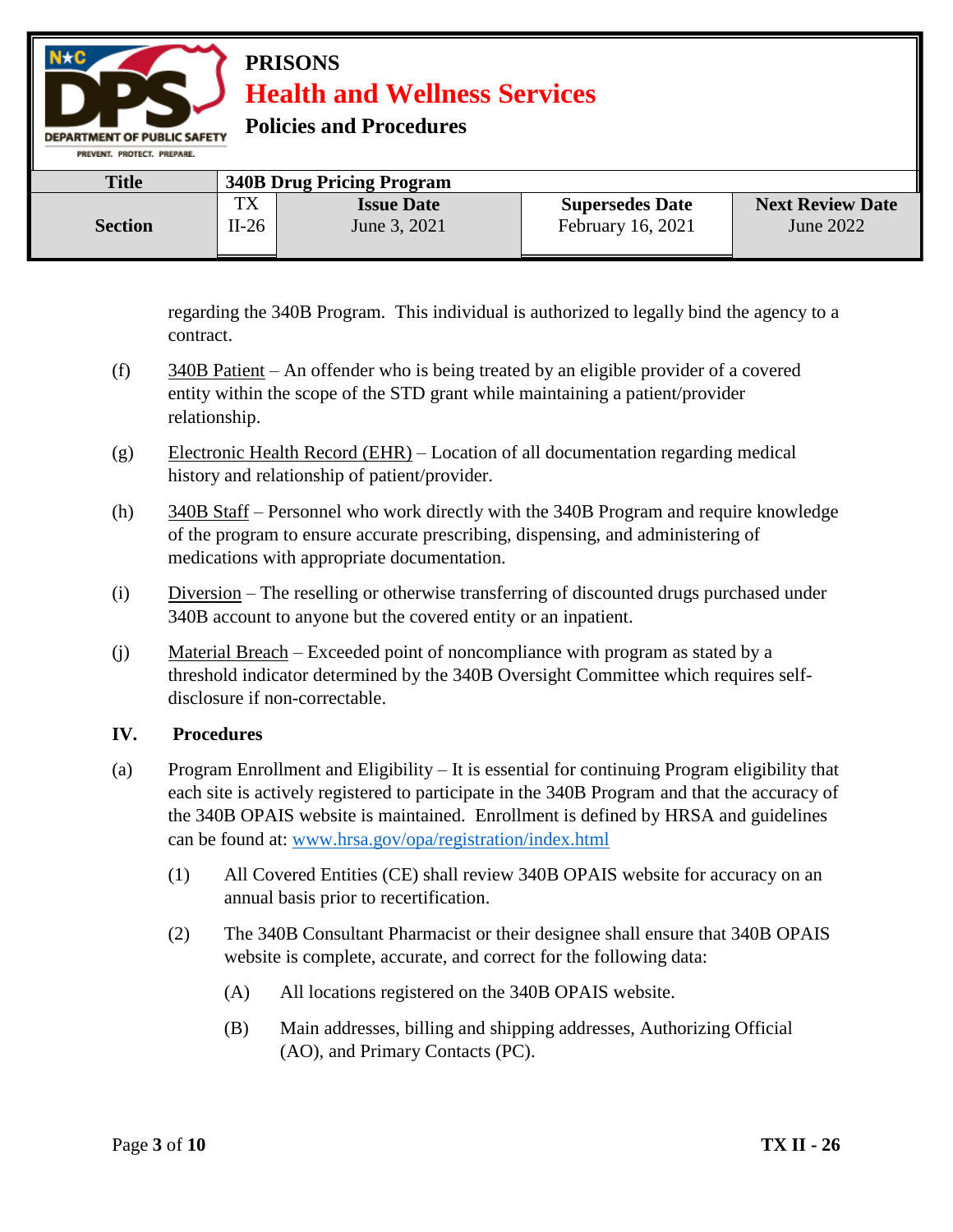**Policies and Procedures** 

| PREVENT, PROTECT, PREPARE, |         |                                  |                        |                         |
|----------------------------|---------|----------------------------------|------------------------|-------------------------|
| <b>Title</b>               |         | <b>340B Drug Pricing Program</b> |                        |                         |
|                            | TX      | <b>Issue Date</b>                | <b>Supersedes Date</b> | <b>Next Review Date</b> |
| <b>Section</b>             | $II-26$ | June 3, 2021                     | February 16, 2021      | June 2022               |
|                            |         |                                  |                        |                         |

- (3) Any change to a registered covered entity or the request for an additional covered entity must be approved by the 340B Oversight Committee.
- (4) Dates for registrations are as follows:
	- January 1 January 15 for an effective start date of April 1
	- April  $1 -$ April 15 for an effective start date of July 1
	- $\bullet$  July 1 July 15 for an effective start date of October 1
	- October 1 October 15 for an effective start date of January 1
- (5) Recertification Ensure recertification occurs each year based on guidelines/requirements set forth by HRSA for a STD Grantee. This duty shall be performed by the AO of each CE.
- (6) Procedures for changes of 340B OPAIS HRSA shall be notified immediately via OPAIS updates, under the direction of the 340B Oversight Committee, of any changes to the CE regarding:
	- (A) Authorizing Official.
	- (B) Primary Contact.
	- (C) Change of shipping address.
	- (D) Change of billing address.
	- (E) Change of eligibility to purchase medications.
- (b) Memorandum of Understanding The Memorandum of Understanding (MOU) between NCDHHS and NCDPS requires data to be gathered on a calendar year basis and reported to the DPH no later than March  $1<sup>st</sup>$  of the following year. It shall be the responsibility of DPS Health and Wellness Services to report data to the appropriate personnel.
- (c) Patient Eligibility Patient is deemed eligible only upon meeting the HRSA 340B patient definition. The following criteria must be met:
	- (1) Prescription is documented in the Electronic Health Record (EHR) of an approved covered entity/340B ID: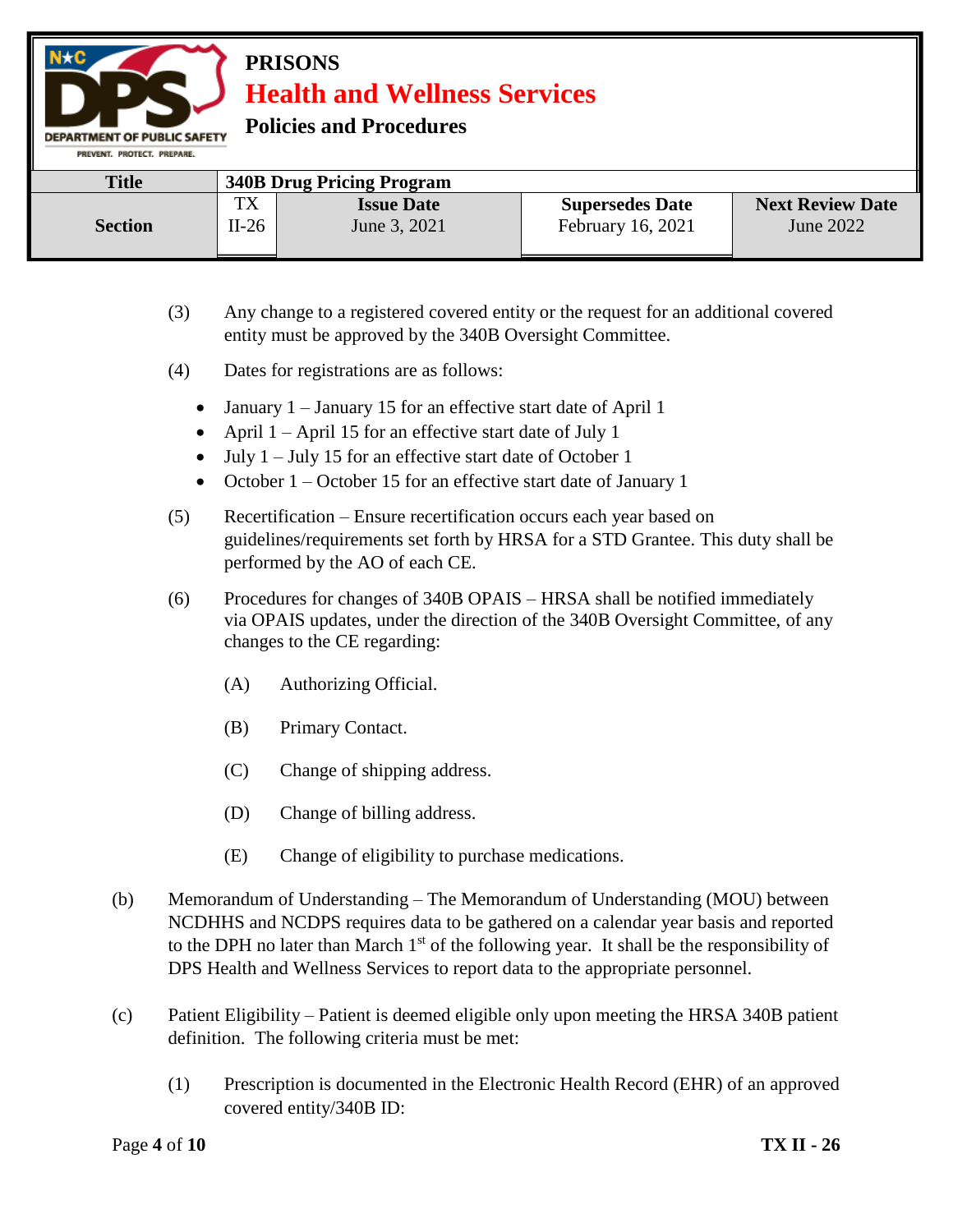### **Policies and Procedures**

**DEPARTMENT OF PUBLIC SAFETY** PREVENT. PROTECT. PREPARE.

| <b>Title</b>   |                   | <b>340B Drug Pricing Program</b>  |                                             |                                      |  |  |
|----------------|-------------------|-----------------------------------|---------------------------------------------|--------------------------------------|--|--|
| <b>Section</b> | тv<br>ıΛ<br>II-26 | <b>Issue Date</b><br>June 3, 2021 | <b>Supersedes Date</b><br>February 16, 2021 | <b>Next Review Date</b><br>June 2022 |  |  |

| (A) | Central Prison Healthcare Complex                                                   | STD27606  |
|-----|-------------------------------------------------------------------------------------|-----------|
| (B) | North Carolina Correctional Institution for Women                                   | STD276101 |
| (C) | <b>Craven Correctional</b>                                                          | STD28586  |
| (D) | <b>Piedmont Correctional</b>                                                        | STD28147  |
| (E) | <b>Foothills Correctional</b>                                                       | STD28655  |
| (F) | <b>Polk Correctional</b>                                                            | STD27509  |
| (G) | Albemarle Correctional Institution                                                  | STD28127  |
| (H) | <b>DPS ACDP Black Mountain Substance Abuse Treatment</b><br><b>Center for Women</b> | STD28711  |
| (I) | DPS ACDP Drug and Alcohol Recovery Treatment (DART)<br>Cherry                       | STD27530  |

- (2) Medication Distribution Medications for the patients of covered entities shall be ordered, received, dispensed, and distributed through a HRSA approved combined purchasing and distribution model from a centralized location.
- (3) Eligible Provider The prescription is written by a provider employed by a covered entity where the patient receives initial treatment.
- (4) Entity-Prescriber Relationship The relationship of provider and patient is established at the covered entity and documented in the EHR.
- (5) Scope of Grant An eligible provider with a covered entity performs a service consistent with the scope of the STD prevention services grant.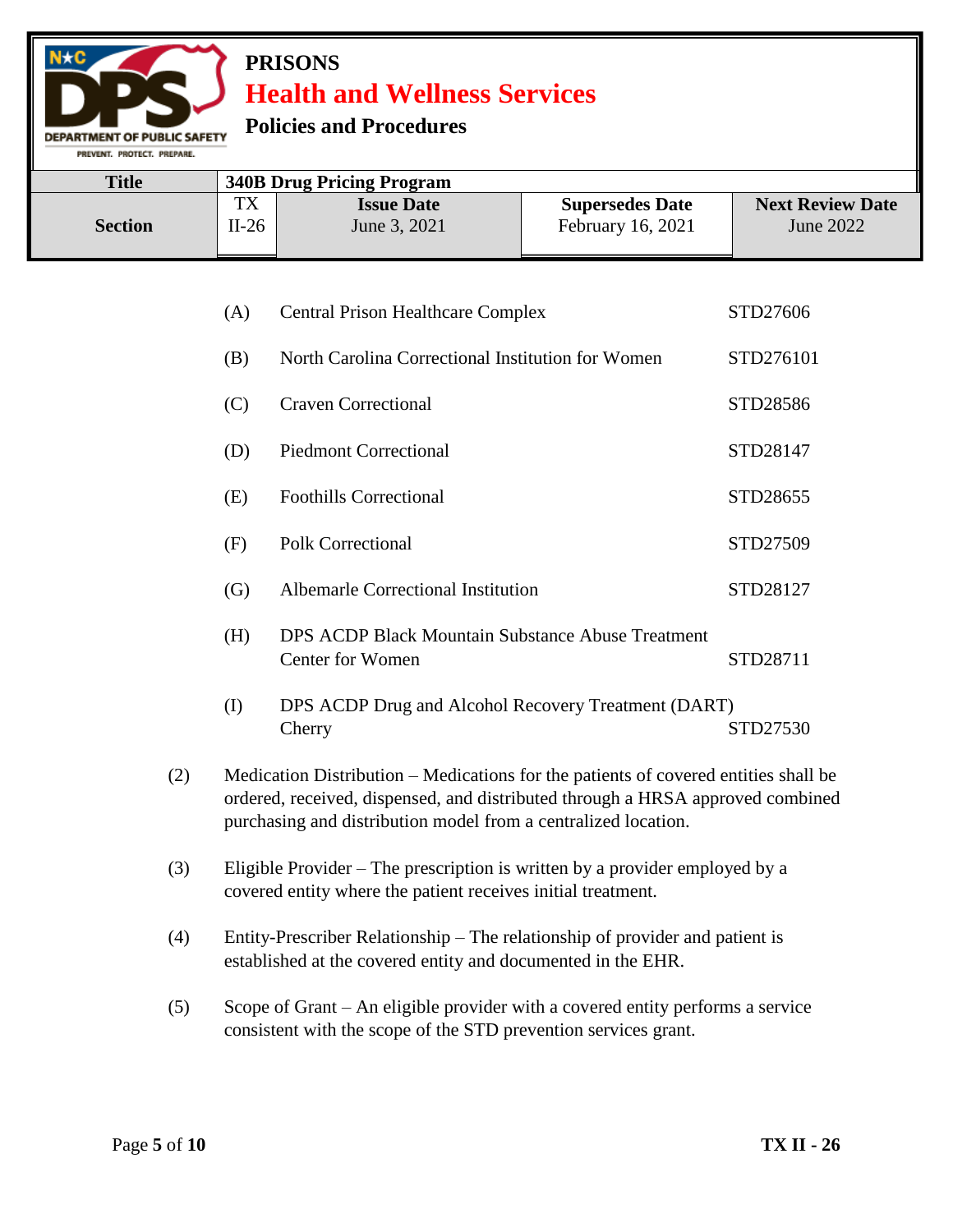#### **PRISONS Health and Wellness Services Policies and Procedures DEPARTMENT OF PUBLIC SAFETY** PREVENT. PROTECT. PREPARE. **Title 340B Drug Pricing Program** TX **Issue Date Supersedes Date Next Review Date Section** II-26 June 3, 2021 February 16, 2021 June 2022

- (d) 340B Oversight Committee The committee is comprised of multiple department leads within DPS and shall have a vital role in the 340B Program. This committee shall provide guidance for program compliance, meet on a regular basis, review 340B rules/regulations/guidelines, identify audits necessary to conduct reviews of 340B compliance, approve corrective action plans, and oversee the program from an integrity view. The following department leads shall be seated on the committee:
	- (1) Director of Health and Wellness Services.
	- (2) Director of DPS Pharmacy Services.
	- (3) Assistant Director of DPS Pharmacy Services.
	- (4) 340B Consultant Pharmacist.
	- (5) Chief Medical Officer.
	- (6) Chief Nursing Officer.
	- (7) Clinical Informatics Director.
	- (8) Director of Administrative Services.
	- (9) Director of Quality Assurance.
	- (10) Deputy General Counsel.
	- (11) Controller.
	- (12) Contract Specialist/Purchasing and Logistics Office Authorizing Official.
	- (13) Primary Contacts for each covered entity.
- (e) Education and Competency Ongoing education for staff and 340B Oversight Committee members shall be held annually. Education shall be completed, records kept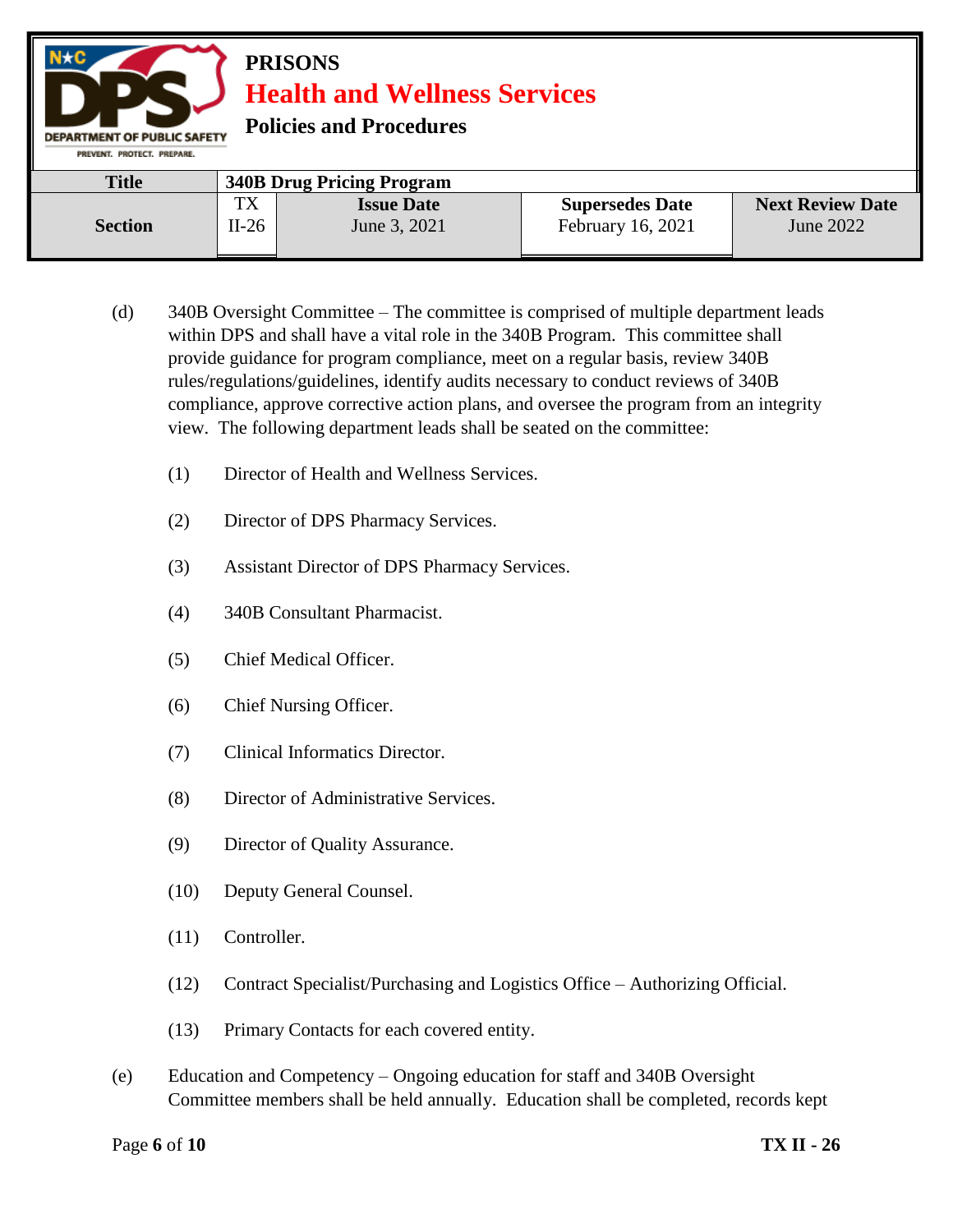**Policies and Procedures** 

DEPARTMENT OF PUBLIC SAFETY

| PREVENT, PROTECT, PREPARE, |         |                                  |                        |                         |
|----------------------------|---------|----------------------------------|------------------------|-------------------------|
| <b>Title</b>               |         | <b>340B Drug Pricing Program</b> |                        |                         |
|                            | TX      | <b>Issue Date</b>                | <b>Supersedes Date</b> | <b>Next Review Date</b> |
| <b>Section</b>             | $II-26$ | June 3, 2021                     | February 16, 2021      | June 2022               |

according to organization policy, and records available for review upon request.

- (1) The following education shall be completed by new hires into the Central Pharmacy:
	- (A) Employees shall watch<https://www.340bpvp.com/340b-education> "340B Drug Pricing Program", read the TX II-26 Policy and 340B SOPs, and acknowledge completion of all education.
	- (B) In addition, 340B Pharmacy staff shall complete specific modules within the 340B University OnDemand and acknowledge completion.
	- (C) The 340B Consultant Pharmacist shall attend additional training as deemed necessary.
- (2) DPS/DAC Prisons employees shall read the TX II-26 Policy and 340B SOPs and acknowledge completion of all education.
- (3) The 340B Oversight Committee shall complete individual education set forth by the Apex Central Pharmacy and acknowledge completion.
- (f) Inventory Management Central Pharmacy 340B staff shall track all 340B drugs to prevent diversion. Medications purchased under a 340B registration shall be dispensed to patients that qualify as 340B eligible based on meeting the patient definition. The North Carolina Department of Public Safety Central Pharmacy will be the centralized distribution center for all DPS covered entities and will ensure the proper procurement and inventory of all 340B medications from wholesaler. Medications shall be dispensed to eligible patients by 340B trained staff. The inventory shall be managed by:
	- (1) Physical 340B clean inventory ordered only on 340B account.
	- (2) Monthly inventory blind counts on each 340B medication.
	- (3) Dispensed via prescription only.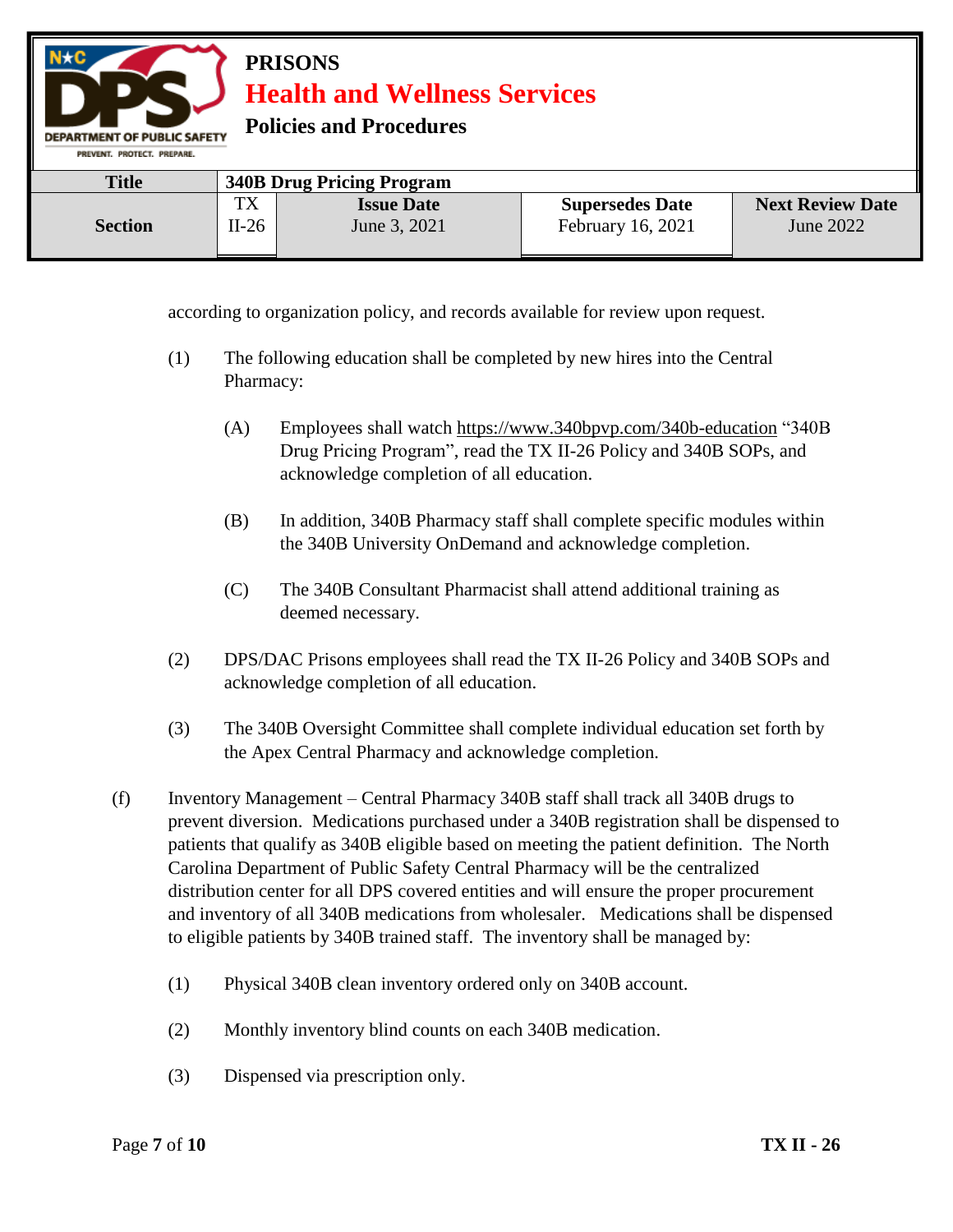**Policies and Procedures** 

| PREVENT, PROTECT, PREPARE, |         |                                  |                        |                         |
|----------------------------|---------|----------------------------------|------------------------|-------------------------|
| <b>Title</b>               |         | <b>340B Drug Pricing Program</b> |                        |                         |
|                            | TX      | <b>Issue Date</b>                | <b>Supersedes Date</b> | <b>Next Review Date</b> |
| <b>Section</b>             | $II-26$ | June 3, 2021                     | February 16, 2021      | June 2022               |

- (4) Tracking of NDC number for 340B medications during ordering/dispensing/returns.
- (5) Waste and return medications shall be documented according to facility procedure.
- (g) Material Breach –Diversions identified through internal self-audits and independent external audits that exceed the relevant threshold and remain non-correctable within the 340B Oversight Committee defined timeframe of review, shall be immediately reported to HRSA and applicable manufacturers Upon report of a potentially material breach, it is the responsibility of the General Counsel's Office, in conjunction with the 340B Oversight Committee, to review and determine if a material breach occurred based on any of the audit findings related to any of the following threshold indicators: 340B purchases or impact to any one manufacturer, 340B inventory, audit samples, or prescription volume/prescription sample. If a potential breach is determined to be a material breach, the AO of the covered entity has the responsibility to notify HRSA as soon as reasonably possible. This notification will also contain any noncompliance of any part of the 340B Program for North Carolina Department of Public Safety. The AO of the covered entity shall self-disclose to HRSA and any applicable manufacturer based on the recommendation of the committee.
- (h) Monitoring/Auditing for Compliance Routine auditing shall be overseen by the 340B Consultant Pharmacist and records shall be available for review upon notification. Audits shall account for accuracy of program and prevention of diversion within the program. The following audits shall be completed and reported to the Assistant Director of DPS Pharmacy Services and Director of DPS Pharmacy Services on a monthly basis. The audited information shall also be made available to the 340B Oversight Committee on a quarterly basis and when deemed necessary.
	- (1) Apex Central Pharmacy Audits
		- (A) 340B OPAIS website for the accuracy and completeness of covered entity registrations.
		- (B) Reconciliation of 340B purchasing and dispensing to eligible patients.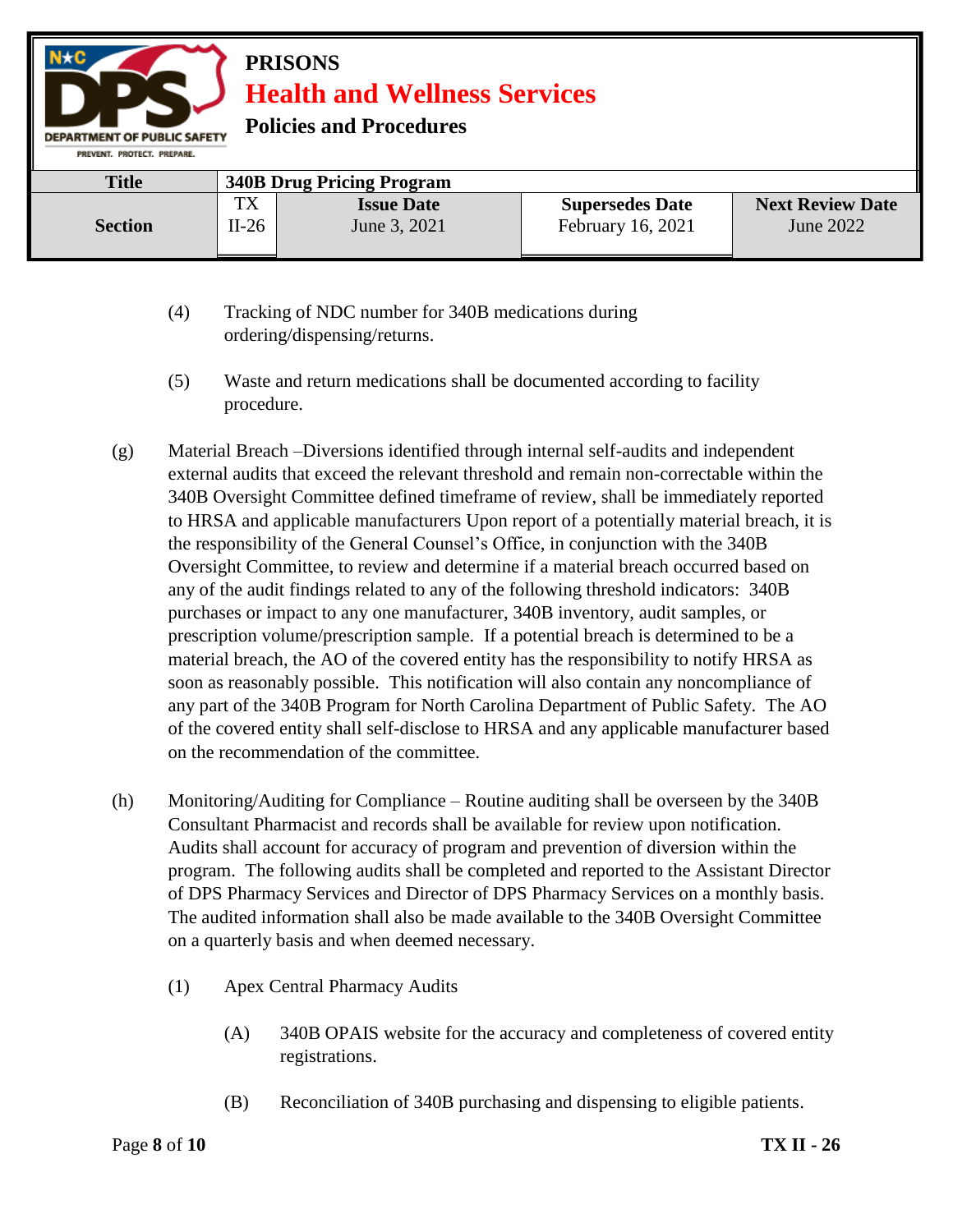**Policies and Procedures** 

| <b>Title</b>   |                   | <b>340B Drug Pricing Program</b>  |                                             |                                      |
|----------------|-------------------|-----------------------------------|---------------------------------------------|--------------------------------------|
| <b>Section</b> | тv<br>IΛ<br>II-26 | <b>Issue Date</b><br>June 3, 2021 | <b>Supersedes Date</b><br>February 16, 2021 | <b>Next Review Date</b><br>June 2022 |

- (C) Reconciliation of 340B dispensed medication with eligible patient's EHR noting appropriate prescribing and documentation.
- (D) Covered entity provider list for eligibility of writing authority.
- (E) Inventory management.
- (F) Audits as it relates to improvement and compliance of program.
- (2) Covered Entity Audits Ten percent (10%) of random prescriptions for the month shall be pulled on a monthly basis and shall be forwarded to a contact person at the covered entities. This person shall provide information back to Central Pharmacy as it relates to the following:
	- (A) Date of medication order.
	- (B) Date of medication receipt.
	- (C) Offender #/Name.
	- (D) Quantity received.
	- (E) Healthcare staff name and date of issuance to offender if a Keep on Person (KOP) medication.
- (i) Reinvestment of Cost Savings Apex Central Pharmacy shall track and report the cost Savings of the 340B Drug Pricing Program to the 340B Oversight Committee for reinvestment into the health care services for the NC DPS offenders.
- (j) Declared State of Emergency When a state of emergency is declared for North Carolina, all responsibilities/duties shall continue as set forth by policy. The writing of prescriptions, dispensing of prescriptions, and the validation process shall continue dependent on patient/provider relationship. Providers shall document encounters under a covered entity when patients are relocated to other facilities due to pending emergency and for the duration of the emergency.